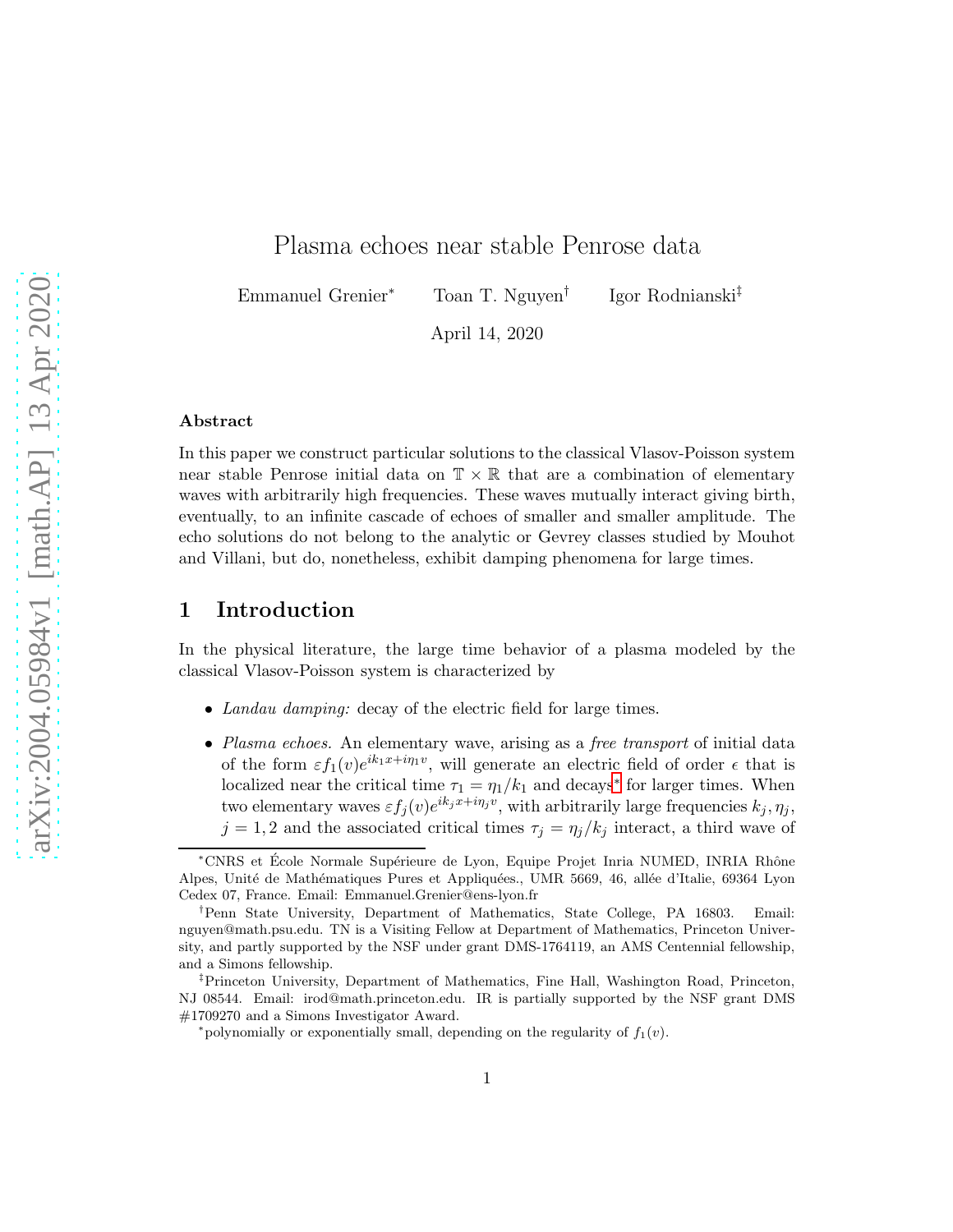the same form is created. The electric field of this third wave is localized, but of order  $\epsilon^2$ , near the "echo time"  $\tau = (\eta_1 + \eta_2)/(k_1 + k_2)$ , which could be long after the first two waves have died away. The phenomenon is often referred to as an "echo" [\[3\]](#page-15-0).

From the discussion above, an echo is of a higher order  $(\varepsilon^2)$  in amplitude. The created wave again interacts with the other two waves, creating higher order waves, and higher order echoes, and so on. That is, starting from two waves, an infinite number of waves, of smaller and smaller amplitudes, appear, with an infinite number of echoes, of smaller and smaller amplitudes.

In this context, the fundamental question is to understand the described heuristic picture and analyze large time nonlinear behavior of such an infinite cascade. While the linear Landau damping was discovered and fully understood by Landau [\[6\]](#page-15-1), the nonlinear analogue has been largely elusive. However, important progress has been made by Mouhot and Villani in their celebrated work [\[5\]](#page-15-2), where the problem was solved in the case of analytic or Gevrey data. Their proof has then been simplified in [\[2\]](#page-15-3). The damping for data with finite Sobolev regularity remains largely open due to plasma echoes [\[3\]](#page-15-0) and high frequency instabilities [\[1\]](#page-15-4), while it is known to be false for data with very low regularity [\[7\]](#page-15-5).

In the companion paper [\[4\]](#page-15-6), we give an elementary proof of the nonlinear Landau damping for analytic and Gevrey data [\[5,](#page-15-2) [2\]](#page-15-3). In this paper, we construct an exact solution of the classical Vlasov-Poisson system, starting form an infinite number of elementary waves of amplitude  $\varepsilon$ . Provided that  $\epsilon$  is sufficiently small and each wave has an analytic regularity, we are able to track all the interactions and to construct solutions which display an infinite number of echoes, which are of a smaller and smaller amplitude as time evolves. The associated electric field decays for large times, and therefore Landau damping holds for such data. As we are allowed to take the frequencies of each elementary wave to be arbitrarily large, the solutions do not belong to the class of analytic or Gevrey solutions constructed in [\[5,](#page-15-2) [2\]](#page-15-3).

Precisely, we consider the following classical Vlasov-Poisson system[†](#page-1-0)

<span id="page-1-1"></span>
$$
\partial_t f + v \partial_x f + E \partial_v f + E \partial_v \mu = 0, \qquad \partial_x E = \rho = \int_{\mathbb{R}} f \, dv \tag{1.1}
$$

on the torus  $\mathbb{T} \times \mathbb{R}$ , for small initial data  $f^{0}(x, v)$ , where  $\mu(v)$  is a stable Penrose equilibrium. We require that  $\mu(v)$  is such that:

$$
\partial_t \tilde{f} + v \partial_x \tilde{f} + E \partial_v \tilde{f} = 0, \qquad \partial_x E = \rho = \int_{\mathbb{R}} \tilde{f} dv - 1
$$

by writing  $\tilde{f} = f + \mu$ 

<span id="page-1-0"></span><sup>†</sup> obtained from the standard Vlasov-Poisson equations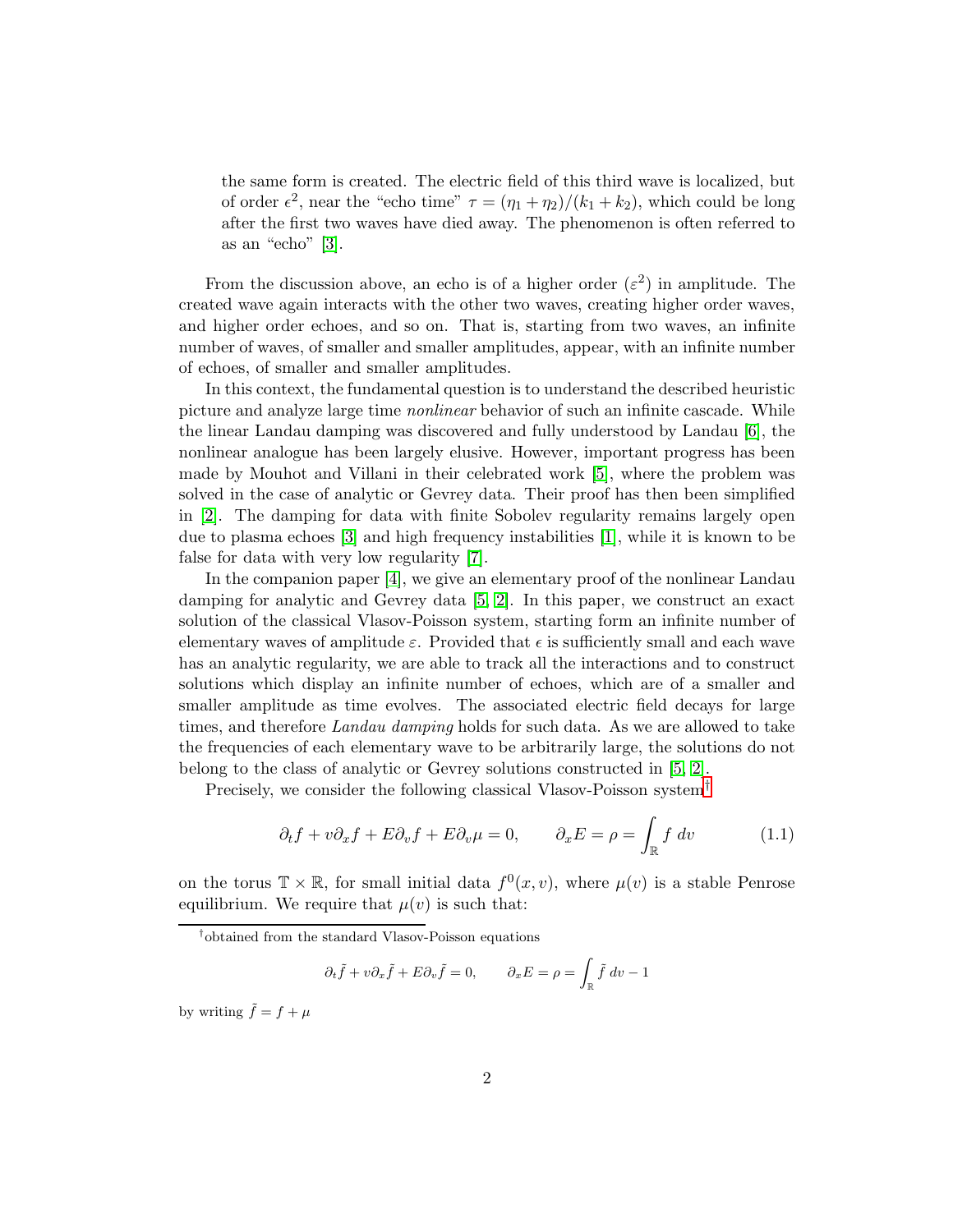•  $\mu(v)$  is real analytic and satisfies

<span id="page-2-1"></span>
$$
|\widehat{\langle v \rangle^2 \mu}(\eta)| + |\widehat{\mu}(\eta)| \le C_0 e^{-\theta_0 |\eta|} \tag{1.2}
$$

•  $\mu(v)$  satisfies the Penrose stability condition: namely,

<span id="page-2-2"></span>
$$
\inf_{k \in \mathbb{Z}^d \setminus \{0\}; \Re \lambda \ge 0} \left| 1 + \int_0^\infty e^{-\lambda t} t \widehat{\mu}(kt) \, dt \right| \ge \kappa_0 > 0. \tag{1.3}
$$

The condition is to ensure that the linearized system of [\(1.1\)](#page-1-1) (obtained by dropping the nonlinear term  $E\partial_v f$  is solvable. It holds for a variety of equilibria including the Gaussian  $\mu(v) = e^{-|v|^2/2}$ . In three or higher dimensions, the condition is valid for any positive and radially symmetric equilibria [\[5\]](#page-15-2).

We consider the initial data which are a sum of highly oscillatory simple modes of the form

<span id="page-2-0"></span>
$$
f^{0}(x,v) = \sum_{(k,\eta)\in\mathbb{Z}\backslash\{0\}\times\mathbb{Z}} \varepsilon f^{0}_{k,\eta}(v)e^{iKkx+iL\eta v}, \qquad (1.4)
$$

for large parameters K and L and for small  $\epsilon$ . We stress that  $f^0$  is rapidly oscillating in x and v. In particular, of  $K, L$  are allowed to be arbitrarily large, the initial data is of order  $\epsilon \langle K, L \rangle^s$  in Sobolev spaces  $W^{s, \infty}(\mathbb{T} \times \mathbb{R})$ , which is also arbitrarily large, for any  $s > 0$ .

Our main result asserts that Landau damping holds for data of the form [\(1.4\)](#page-2-0). Precisely, we prove the following.

**Theorem 1.1.** Let  $\lambda_0$ ,  $C_0 > 0$ , and K, L be arbitrarily large so that

$$
L \leq C_0 K.
$$

Assume that [\(1.2\)](#page-2-1)-[\(1.3\)](#page-2-2) hold. Then, for sufficiently small  $\epsilon$  independent of K, L and for any initial data of the form [\(1.4\)](#page-2-0) with the analytic coefficients  $f^0_{k,\eta}(v)$  satisfying<sup>†</sup>

<span id="page-2-5"></span>
$$
|\widehat{f}_{k,\eta}^{0}(\eta')| \le e^{-2\lambda_0 \langle k,\eta,\eta' \rangle},\tag{1.5}
$$

uniformly in  $k, \eta, \eta'$ , there exists a unique global solution to the Vlasov-Poisson system [\(1.1\)](#page-1-1). In addition, the solution can be written in the form

<span id="page-2-4"></span>
$$
f(t,x,v) = \sum_{(k,\eta,p)\in\mathbb{Z}\times\mathbb{Z}\times\mathbb{N}^*} \varepsilon^p f_{k,\eta,p}(t,v) e^{iKkx+i(L\eta-Kkt)v},\tag{1.6}
$$

<span id="page-2-3"></span><sup>&</sup>lt;sup>‡</sup>We use the notation  $\langle x_1, ..., x_n \rangle = \sqrt{1 + x_1^2 + ... + x_n^2}$ . Depending on the context, we also use  $\hat{ }$  to denote the Fourier transform in x, v or both.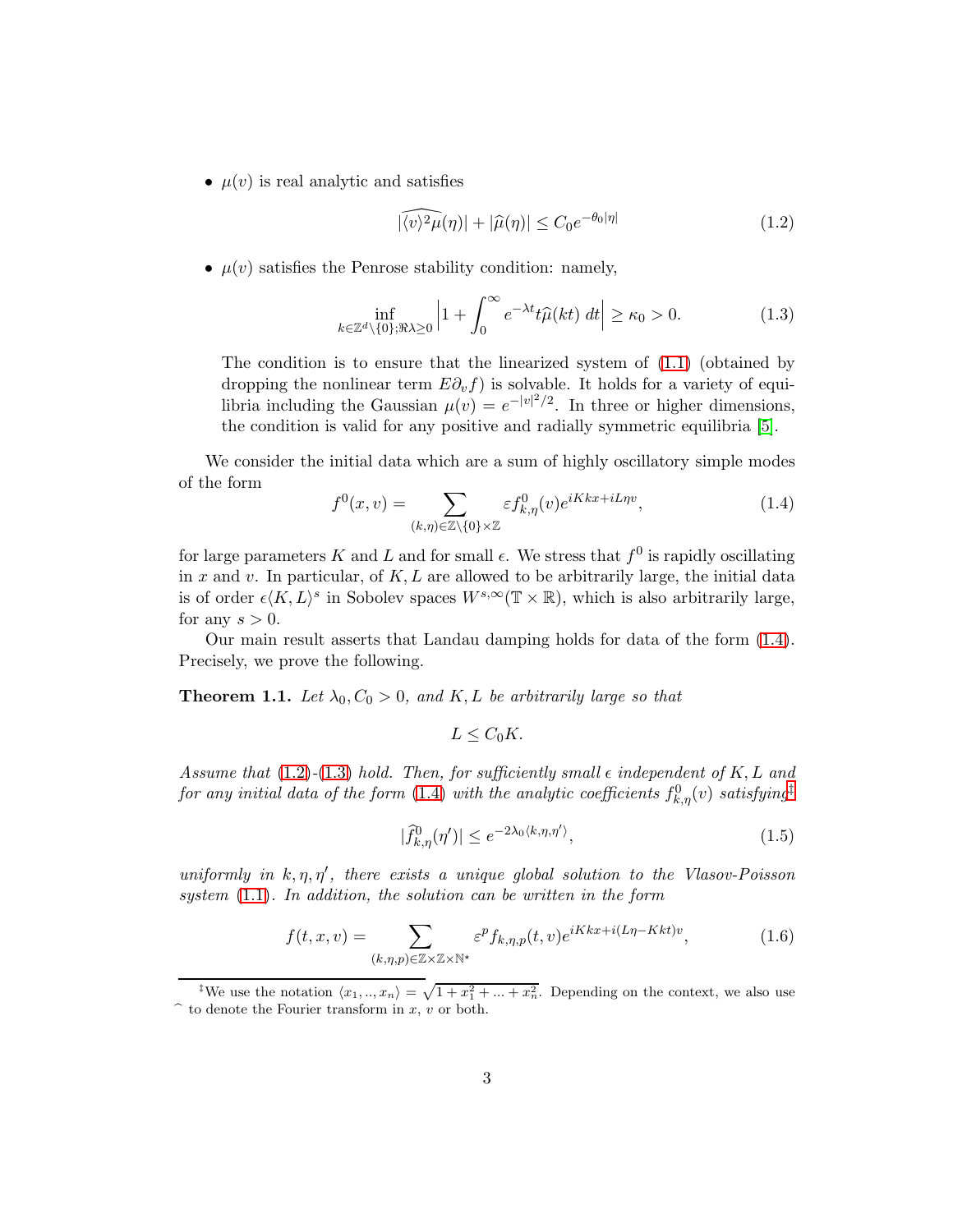where the coefficients  $f_{k,n,p}(t, v)$  are analytic in v and satisfy

$$
|\widehat{f}_{k,\eta,p}(t,\eta')| \le C_1^p e^{-\lambda_0 \langle k,\eta,p,\eta' \rangle}, \quad t \ge 0,
$$
\n(1.7)

uniformly in  $k, \eta, p, \eta'$ , for some universal constant  $C_1$  that is independent of  $K, L$ , and  $\epsilon$ . In particular, the associated electric field

$$
E(t,x) = \sum_{(k,\eta,p)\in\mathbb{Z}\times\mathbb{Z}\times\mathbb{N}^*} \varepsilon^p \widehat{f}_{k,\eta,p}(t,Kkt-L\eta) \frac{e^{iKkx}}{iKk} \longrightarrow 0
$$

exponentially fast in any Sobolev spaces  $W^{s,q}$ ,  $s \geq 0$  and  $q \geq 1$ , as  $t \to \infty$ .

We should note that the results easily generalize to higher dimensions. Condition  $L \leq C_0 K$ , coupled with the assumptions on the  $(k, \eta)$  dependence of the initial data, imply that the "echos" occur at times which are, essentially, uniformly bounded.

## 2 Linear theory

In this section, we recall the linear Landau damping theory developed in the com-panion paper [\[4\]](#page-15-6). Precisely, let  $k \in \mathbb{Z}$  and let  $\hat{\rho}(t)$  satisfy

<span id="page-3-0"></span>
$$
\widehat{\rho}(t) + \int_0^t (t - s)\widehat{\mu}(k(t - s))\widehat{\rho}(s) ds = \widehat{S}(t)
$$
\n(2.1)

with a source term  $\hat{S}(t)$ . Taking the Laplace transform of [\(2.1\)](#page-3-0) in time, we get

<span id="page-3-1"></span>
$$
\mathcal{L}[\hat{\rho}(t)](\lambda) = \frac{\mathcal{L}[\hat{S}(t)](\lambda)}{1 + \mathcal{L}[t\hat{\mu}(kt)](\lambda)}
$$
(2.2)

where  $\mathcal{L}[F(t)](\lambda)$  denotes the usual Laplace transform of  $F(t)$ . The Penrose stability condition [\(1.3\)](#page-2-2) ensures that the symbol  $1 + \mathcal{L}[t\hat{\mu}(kt)](\lambda)$  never vanishes.

We then have the following.

<span id="page-3-3"></span>**Proposition 2.1.** Assume that [\(1.2\)](#page-2-1)-[\(1.3\)](#page-2-2) hold. Then, the solution  $\hat{\rho}(t)$  to [\(2.1\)](#page-3-0) exists and satisfies

<span id="page-3-2"></span>
$$
\widehat{\rho}(t) = \widehat{S}(t) + \int_0^t G_k(t - s)\widehat{S}(s) ds \qquad (2.3)
$$

where  $|G_k(t)| \leq C_1 e^{-\theta_1|kt|}$  for some positive constants  $\theta_1, C_1$ .

Proof. From [\(2.2\)](#page-3-1), we can write

$$
\mathcal{L}[\hat{\rho}](\lambda) = \mathcal{L}[\hat{S}](\lambda) + \tilde{G}_k(\lambda)\mathcal{L}[\hat{S}](\lambda)
$$
\n(2.4)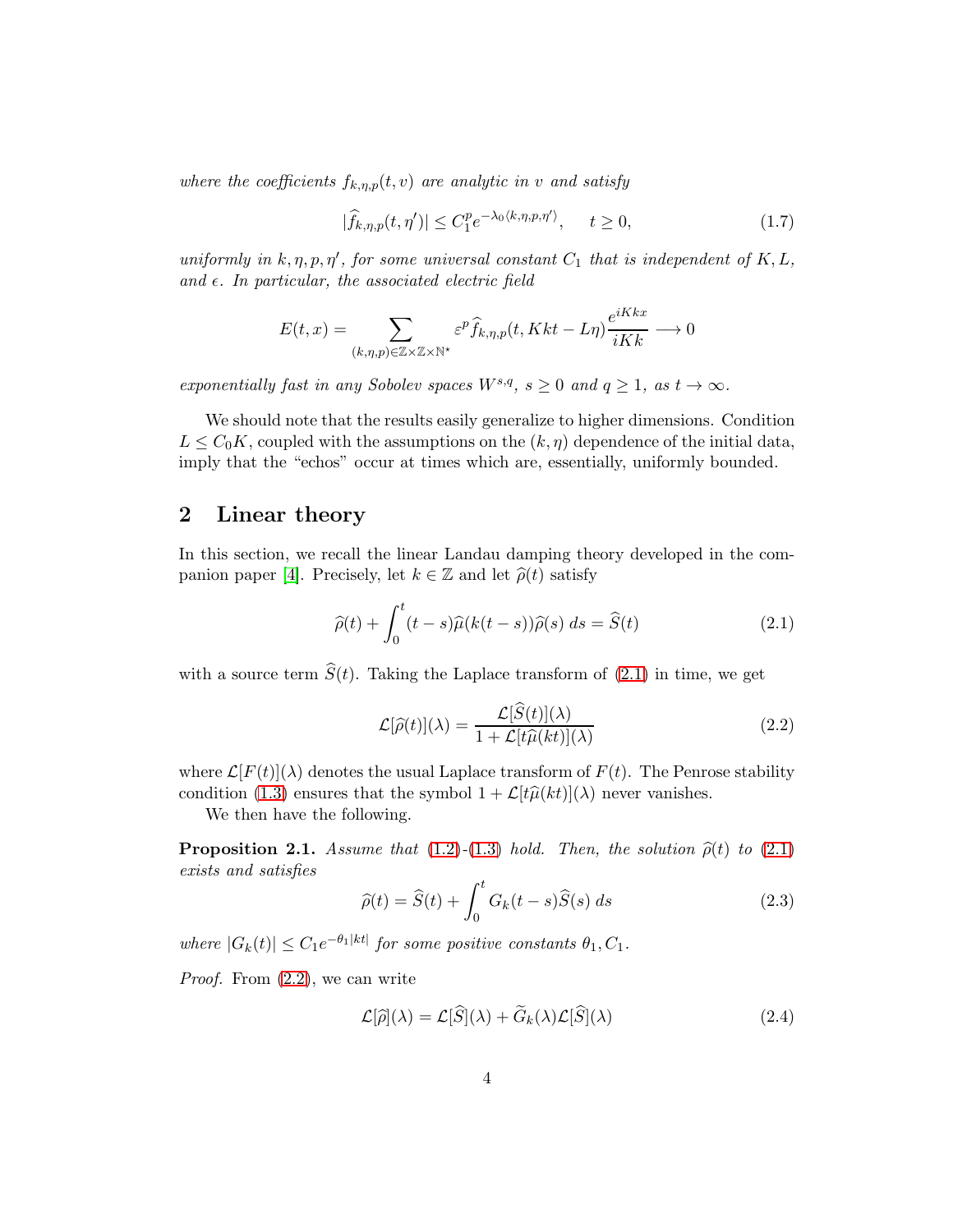where we denote

$$
\widetilde{G}_k(\lambda) := -\frac{\mathcal{L}[t\widehat{\mu}(kt)](\lambda)}{1 + \mathcal{L}[t\widehat{\mu}(kt)](\lambda)}.
$$
\n(2.5)

The integral formulation [\(2.3\)](#page-3-2) thus follows, where  $G_k(t)$  is the inverse Laplace transform of  $G_k(\lambda)$ . It remains to prove the estimate on  $G_k(t)$ . First, we note by definition that

$$
\mathcal{L}[t\widehat{\mu}(kt)](\lambda) = \int_0^\infty e^{-\lambda t} t\widehat{\mu}(kt) dt.
$$

Thus, the Penrose condition [\(1.3\)](#page-2-2) ensures that the denominator  $1 + \mathcal{L}[t\hat{\mu}(kt)](\lambda)$ never vanishes for  $\Re \lambda \geq 0$ . Furthermore, using [\(1.2\)](#page-2-1), we in fact have

<span id="page-4-1"></span>
$$
|\mathcal{L}[t\widehat{\mu}(kt)](\lambda)| \le C_0 \int_0^\infty e^{-\Re\lambda t} t e^{-\theta_0|kt|} dt \le C_1 |k|^{-2}
$$
\n(2.6)

for  $\Re \lambda \geq -\theta_1|k|$  and for any  $\theta_1 < \theta_0$ . On the other hand, for  $\Re \lambda = -\theta_1|k|$ , integrating by parts in time, we get

$$
\mathcal{L}[t\hat{\mu}(kt)](\lambda) = \int_0^\infty \frac{(M_k^2 - \partial_t^2)(e^{-\lambda t})}{M_k^2 - \lambda^2} t\hat{\mu}(kt) dt
$$
  
= 
$$
\int_0^\infty \frac{e^{-\lambda t}}{M_k^2 - \lambda^2} (M_k^2 - \partial_t^2)(t\hat{\mu}(kt)) dt - \frac{\hat{\mu}(0)}{M_k^2 - \lambda^2}
$$

for any constant  $M_k \neq \lambda$ . Taking  $M_k = 2\theta_1|k|$ , we have

$$
|\mathcal{L}[t\widehat{\mu}(kt)](\lambda)| \leq C_0 \int_0^\infty \frac{e^{\frac{1}{2}\theta_0|kt|}}{\theta_1^2|k|^2 + |\Im \lambda|^2} (|k| + |k|^2 t) e^{-\theta_0|kt|} dt + \frac{C_0}{\theta_1^2|k|^2 + |\Im \lambda|^2}
$$

which gives

<span id="page-4-0"></span>
$$
|\mathcal{L}[t\widehat{\mu}(kt)](\lambda)| \le C_1(1+|k|^2+|\Im\lambda|^2)^{-1}.
$$
\n(2.7)

for any  $\lambda$  on the line  $\{\Re \lambda = -\theta_1|k|\}$ . This proves that  $\mathcal{L}[t\hat{\mu}(kt)](\lambda)$  is analytic in  $\{\Re \lambda \geq -\theta_1 |k|\},\$  for any  $\theta_1 < \theta_0$ .

We next prove that there is a positive  $\theta_1 \leq \theta_0$  so that  $G_k(\lambda)$  is analytic in  $\{\Re \lambda \geq \lambda\}$  $-\theta_1|k|$ } and the estimate [\(2.7\)](#page-4-0) also holds for  $G_k(\lambda)$ , possibly with a different constant C<sub>1</sub>. Indeed, the estimate [\(2.6\)](#page-4-1) shows that there are  $k_0, \tau_0$  so that  $|\mathcal{L}[t\hat{\mu}(kt)](\lambda)| \leq \frac{1}{2}$ for all  $|k| \geq k_0$  and  $\lambda \geq -\theta_1 |k|$ , or for  $\Re \lambda = -\theta_1 |k|$  and  $|\Im \lambda| \geq \tau_0$ . While for  $|\Im \lambda| \leq \tau_0$  and  $|k| \leq k_0$ , since the Penrose condition [\(1.3\)](#page-2-2) holds for  $\Re \lambda = 0$ , there is a small positive constant  $\theta_1$  so that

<span id="page-4-2"></span>
$$
|1 + \mathcal{L}[t\hat{\mu}(kt)](\lambda)| \ge \frac{1}{2}\kappa_0
$$
\n(2.8)

for  $\Re \lambda = -\theta_1 |k|$  (recalling that  $1 \leq |k| \leq k_0$ ). Combining, we have that  $1 +$  $\mathcal{L}[\hat{\mu}(kt)](\lambda)$  is bounded below away from zero on  $\{\Re \lambda \geq -\theta_1|k|$  for all  $k \in \mathbb{Z}$ . The estimates on  $G_k(\lambda)$  thus follows from those on  $\mathcal{L}[t\hat{\mu}(kt)](\lambda)$ .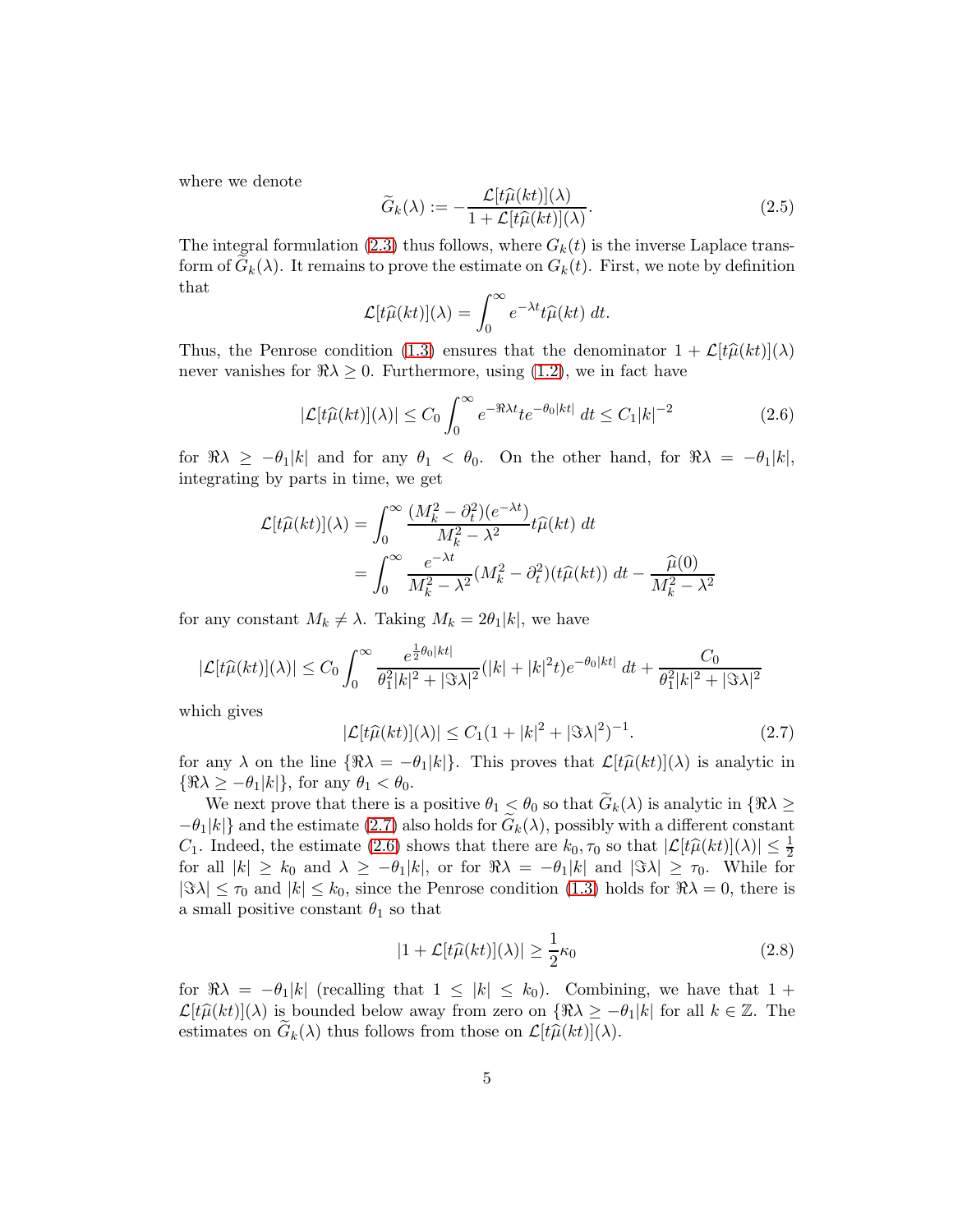By definition, we have

$$
G_k(t) = \frac{1}{2\pi i} \int_{\{\Re \lambda = \gamma_0\}} e^{\lambda t} \widetilde{G}_k(\lambda) d\lambda
$$

for some large positive constant  $\gamma_0$ . Since  $G_k(\lambda)$  is analytic in  $\{\Re \lambda \geq -\theta_1 |k|\}$ , and thus we can apply the Cauchy's theory to deform the complex contour of integration from  $\{\Re \lambda = \gamma_0\}$  into  $\{\Re \lambda = -\theta_1|k|\}$ , on which both estimates [\(2.7\)](#page-4-0) and [\(2.8\)](#page-4-2) hold. Therefore,

$$
|G_k(t)| \le C_1 \int_{\{\Re \lambda = -\theta_1 |k|\}} e^{-\theta_1 |kt|} (1 + |k|^2 + |\Im \lambda|^2)^{-1} d\lambda \le C_1 e^{-\theta_1 |kt|}.
$$

The Proposition follows.

## 3 Construction

#### 3.1 Setup

Let us first detail the construction of the profiles  $f_{k,\eta,p}$ . At each step we consider the term  $E\partial_v f$  of [\(1.1\)](#page-1-1) as a source term for the linear Vlasov Poisson near the equilibrium  $\mu$ . For each  $(k, \eta, p) \in \mathbb{Z} \times \mathbb{Z} \times \mathbb{N}^*$ , we thus look for  $f_{k,\eta,p}(t,v)$  and  $E_{k,\eta,p}(t)$  satisfying

<span id="page-5-0"></span>
$$
\partial_t f_{k,\eta,p} + \widehat{E}_{k,\eta,p} e^{-i(L\eta - Kkt)v} \partial_v \mu = N_{k,\eta,p},\tag{3.1}
$$

 $\Box$ 

in which

- For  $p = 1$ , we take  $f_{k,\eta,1}(0, v) = f_{k,\eta}(v)$  and  $N_{k,\eta,1} = 0$ .
- For  $p \geq 2$ , we take  $f_{k,\eta,p}(0, v) = 0$  and

$$
N_{k,\eta,p}(t,v) = \sum_{(k_1,\eta_1,k_2,\eta_2,p_1,p_2)\in A_{k,\eta,p}} e^{-i(L\eta_1 - Kk_1t)v} \widehat{E}_{k_1,\eta_1,p_1}(t)
$$
  
 
$$
\times [\partial_v + i(L\eta_2 - Kk_2t)] f_{k_2,\eta_2,p_2}(t,v)
$$

where  $A_{k,\eta,p}$  denotes the set of sextets in  $\mathbb{Z}\times\mathbb{Z}\times\mathbb{N}^*$ :

$$
A_{k,\eta,p} := \Big\{ k_1 + k_2 = k, \ \eta_1 + \eta_2 = \eta, \ p_1 + p_2 = p \Big\}.
$$

The electric field is defined by

$$
E_{k,\eta,0}(t)=0
$$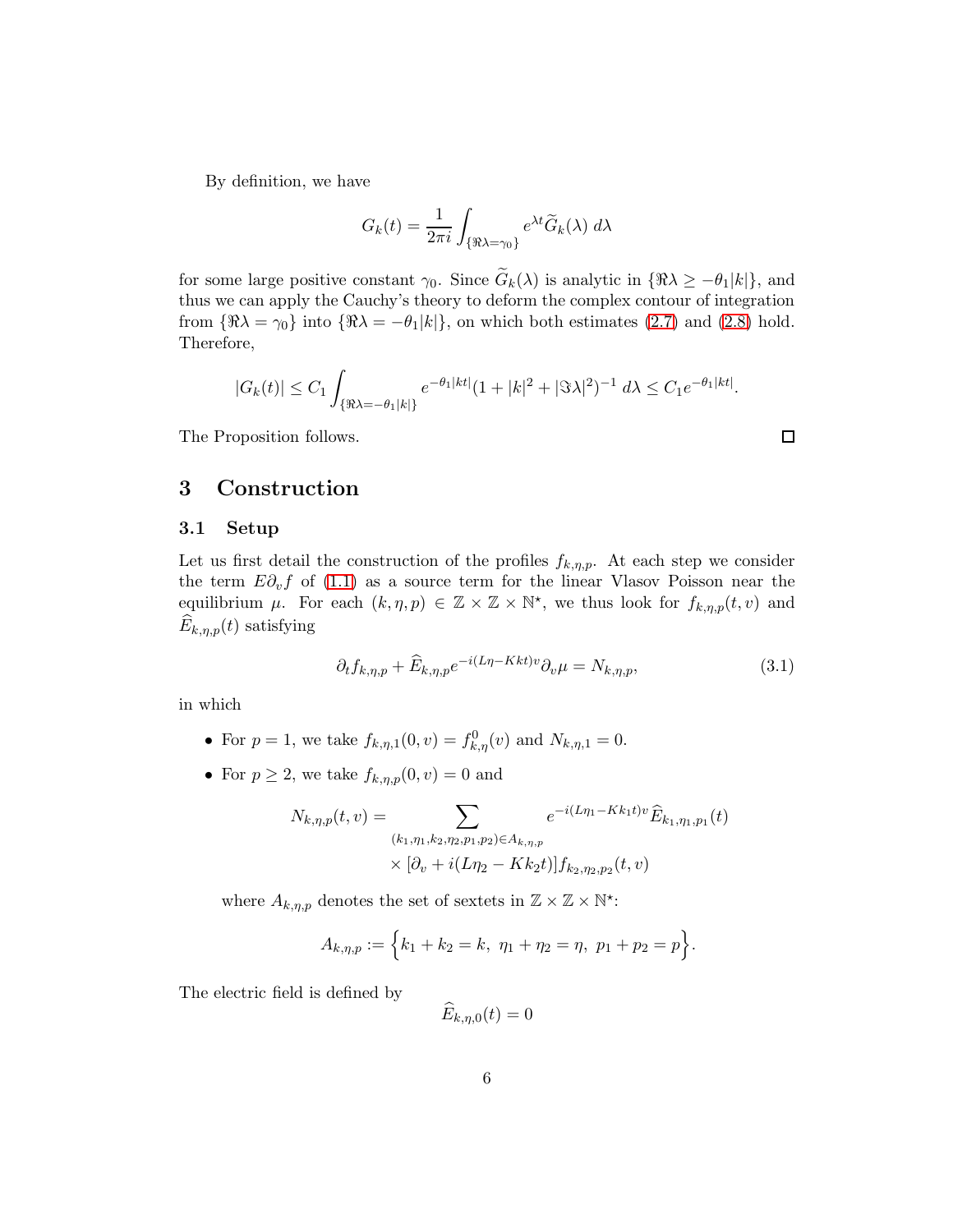and for  $p > 0$ , by a direct computation,

<span id="page-6-1"></span>
$$
\widehat{E}_{k,\eta,p}(t) = \frac{1}{iKk} \widehat{\rho}_{k,\eta,p}(t) = \frac{1}{iKk} \widehat{f}_{k,\eta,p}(t, Kkt - L\eta). \tag{3.2}
$$

By construction, the infinite series [\(1.6\)](#page-2-4) formally solves the Vlasov-Poisson system [\(1.1\)](#page-1-1) with corresponding electric field

$$
E(t,x) = \sum_{(k,\eta,p)\in\mathbb{Z}\times\mathbb{Z}\times\mathbb{N}^*} \varepsilon^p \hat{f}_{k,\eta,p}(t,Kkt-L\eta) \frac{e^{iKkx}}{iKk}.
$$
 (3.3)

Note that taking the Fourier transform of  $(1.6)$  in x and v, we have

<span id="page-6-0"></span>
$$
\widehat{f}(t, Kk, \eta') = \sum_{(\eta, p) \in \mathbb{Z} \times \mathbb{N}^*} \varepsilon^p \widehat{f}_{k, \eta, p}(t, \eta' - L\eta + Kkt)
$$
\n(3.4)

and  $\widehat{f}(t, k', \eta') = 0$  for  $k' \notin K\mathbb{Z}$ .

It remains to derive estimates on the Fourier transform  $\hat{f}_{k,\eta,p}(t,\eta')$  of each functions  $f_{k,\eta,p}(t,v)$  in order to ensure the convergence of the infinite series [\(3.4\)](#page-6-0).

#### 3.2 Resolution using Penrose's kernel

We begin by converting [\(3.1\)](#page-5-0) to an integral equation.

<span id="page-6-3"></span>**Lemma 3.1.** Let  $f_{k,\eta,p}(t,v)$  be constructed as indicated above. Set

<span id="page-6-4"></span>
$$
\widehat{S}_{k,\eta,p}(t,\eta') = \widehat{f}_{k,\eta,p}(0,\eta') + \int_0^t \widehat{N}_{k,\eta,p}(s,\eta') ds.
$$
 (3.5)

Then, there holds

$$
\widehat{f}_{k,\eta,p}(t,\eta') = \widehat{S}_{k,\eta,p}(t,\eta') - \int_0^t \widehat{E}_{k,\eta,p}(s)\widehat{\partial_v\mu}(\eta' + L\eta - Kks) \, ds.
$$

In addition,

<span id="page-6-2"></span>
$$
\widehat{\rho}_{k,\eta,p}(t) = \widehat{S}_{k,\eta,p}(t, Kkt - L\eta) + \int_0^t G_k(t-s)\widehat{S}_{k,\eta,p}(s, Kks - L\eta) ds \qquad (3.6)
$$

where  $|G_k(t)| \leq C_0 e^{-\theta_0|Kkt|}$ .

Proof. Integrating [\(3.1\)](#page-5-0) in time, we obtain

$$
f_{k,\eta,p}(t,v) = -\int_0^t \widehat{E}_{k,\eta,p}(s)e^{-i(L\eta - Kks)v}\partial_v\mu(v) ds + S_{k,\eta,p}
$$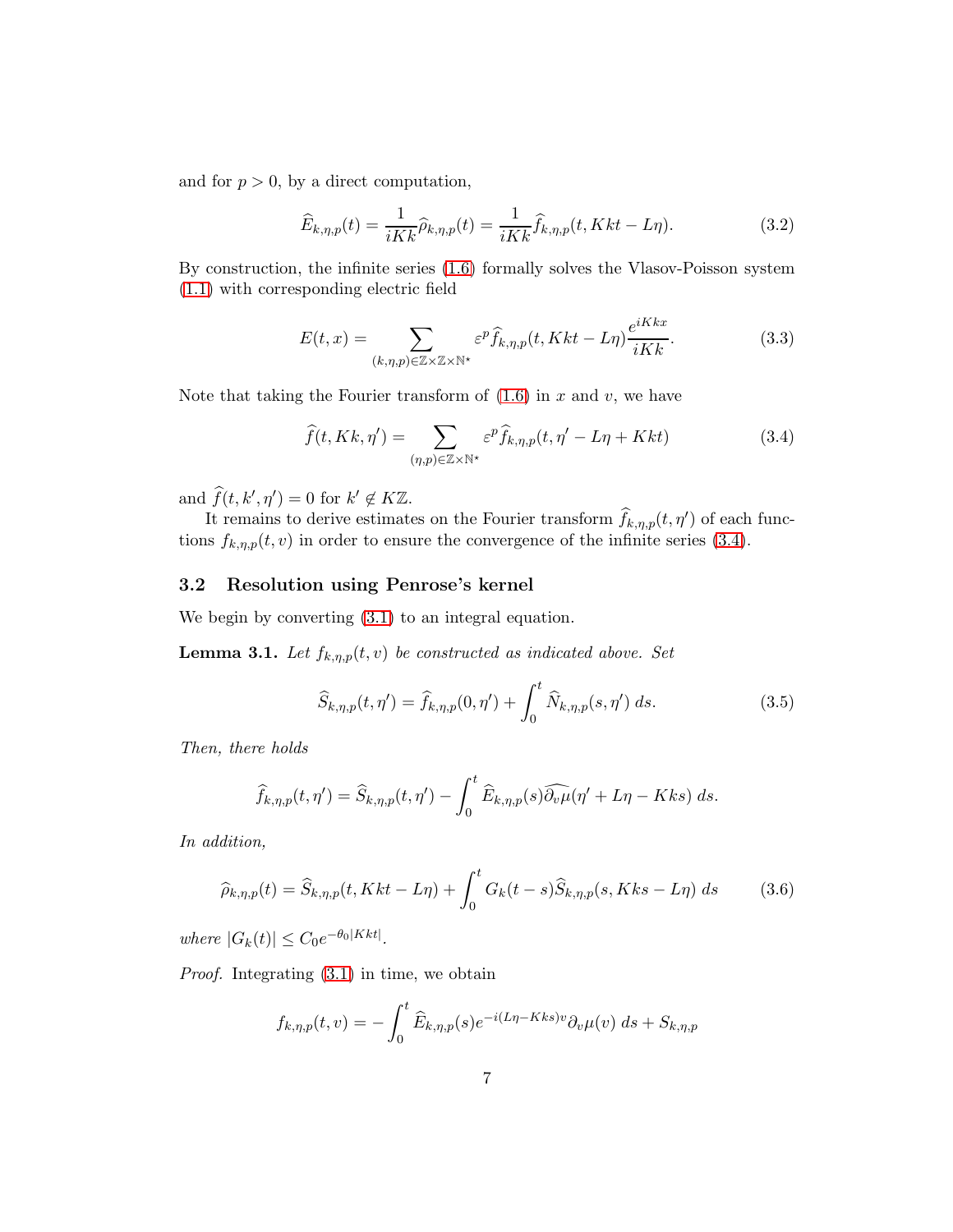where

$$
S_{k,\eta,p}(t,v) = f_{k,\eta,p}(0,v) + \int_0^t N_{k,\eta,p}(s,v) \ ds.
$$

Taking the Fourier transform yields the expression for  $\hat{f}_{k,\eta,p}(t,\eta')$ . In particular, using  $(3.2)$ , we have

$$
\widehat{\rho}_{k,\eta,p}(t) + \int_0^t (t-s)\widehat{\mu}(Kk(t-s))\widehat{\rho}_{k,\eta,p}(s) \ ds = \widehat{S}_{k,\eta,p}(t,Kkt-L\eta).
$$

Using the linear theory developed in Proposition [2.1,](#page-3-3) the lemma follows.

 $\Box$ 

#### 3.3 Inductive estimates

In this section, we shall inductively derive estimates on  $\hat{f}_{k,\eta,p}(t,\eta')$ . In what follows, we fix  $\lambda_0 > 0$  and K, L to be arbitrarily large so that

$$
L \lesssim K.\tag{3.7}
$$

Then, we have the following.

<span id="page-7-2"></span>**Proposition 3.2.** There is some universal constant  $C_0$  so that

<span id="page-7-1"></span>
$$
|\widehat{f}_{k,\eta,p}(t,\eta')| \le C_0^p e^{-\lambda_p(t)\langle k,\eta,p,\eta'\rangle} \langle k\rangle^{-1},\tag{3.8}
$$

<span id="page-7-0"></span>
$$
|\widehat{\rho}_{k,\eta,p}(t)| \le C_0^p e^{-\lambda_p(t)\langle k,\eta,p,L\eta-Kkt\rangle} \langle t\rangle^{-\sigma},\tag{3.9}
$$

uniformly in k,  $\eta$ ,  $p$ ,  $\eta'$  and  $t \geq 0$ , where  $\lambda_p(t)$  is defined by

$$
\lambda_p(t) = \lambda_0 + \langle t \rangle^{-\delta} + p^{-\delta},\tag{3.10}
$$

for some  $0 < \delta \ll 1$ .

Note that all the estimates are uniform in the large parameters  $K$  and  $L$ . The following subsections are devoted to the proof of this Proposition, which will be done by induction on  $p \geq 1$ .

#### 3.4 Estimates for  $p = 1$

We first estimate  $\widehat{S}_{k,\eta,p}(t,\eta')$  for  $p=1$ . By construction,  $N_{k,\eta,1}=0$ , and thus we have

$$
\widehat{S}_{k,\eta,1}(t,\eta')=\widehat{f}_{k,\eta,1}(0,\eta')=\widehat{f}_{k,\eta}^0(\eta').
$$

Thus, using the assumption  $(1.5)$  in  $(3.6)$ , we obtain

$$
|\widehat{\rho}_{k,\eta,1}(t)| \leq |\widehat{S}_{k,\eta,1}(t,Kkt-L\eta)| + \int_0^t |G_k(t-s)\widehat{S}_{k,\eta,1}(s,Kks-L\eta)| ds
$$
  

$$
\leq e^{-2\lambda_0\langle k,\eta, L\eta - Kkt\rangle} + C_0 \int_0^t e^{-\theta_0|Kk(t-s)|} e^{-2\lambda_0\langle k,\eta, L\eta - Kks\rangle} ds.
$$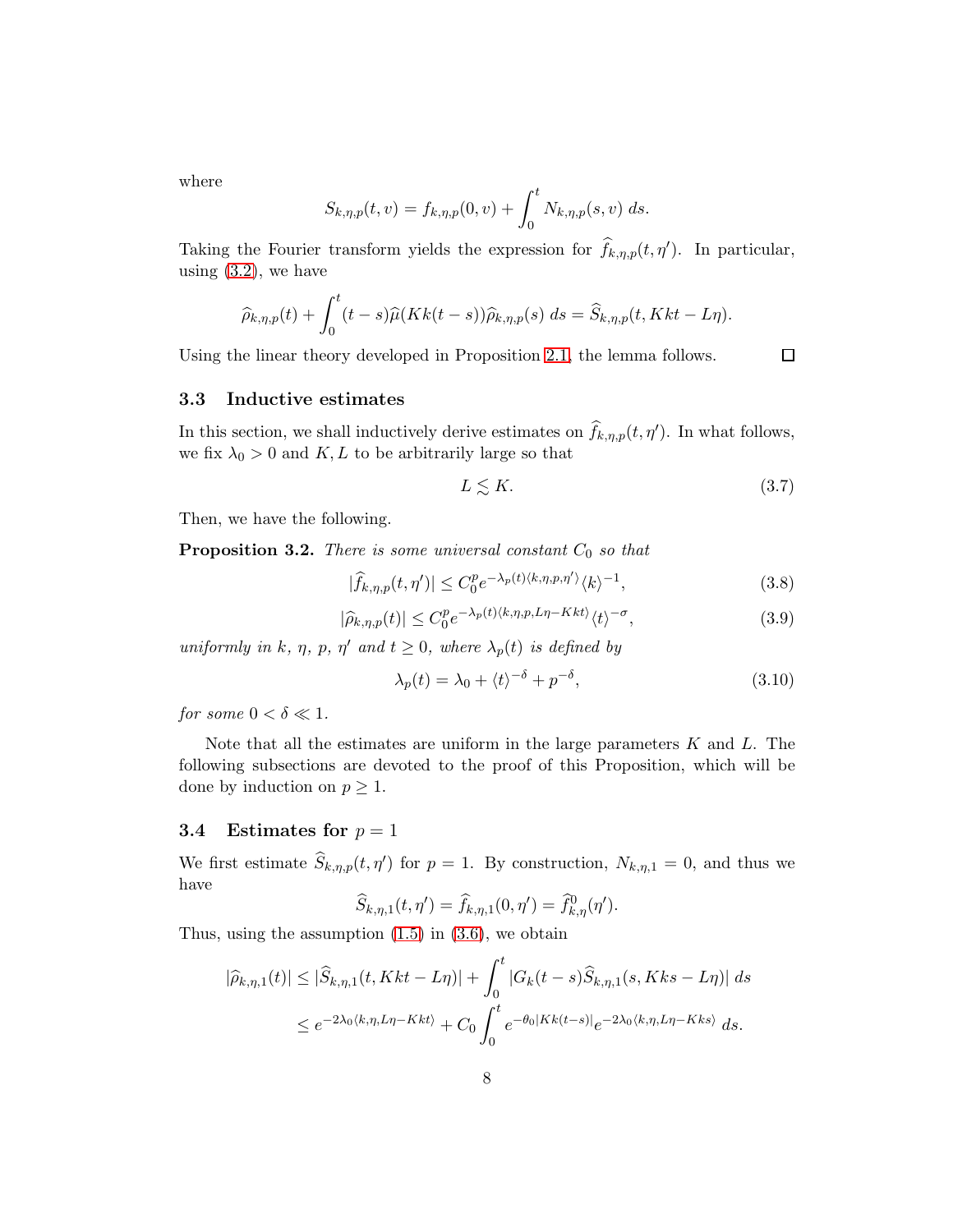Using  $\lambda_0 \leq \theta_0/4$  and the triangle inequality, we bound

$$
e^{-\frac{1}{2}\theta_0|Kk(t-s)|}e^{-2\lambda_0|L\eta-Kks|} \le e^{-2\lambda_0|L\eta-Kkt|}.
$$

Hence,

$$
|\widehat{\rho}_{k,\eta,1}(t)| \le e^{-2\lambda_0 \langle k,\eta, L\eta - Kkt\rangle} + C_0 e^{-2\lambda_0 \langle k,\eta, L\eta - Kkt\rangle} \int_0^t e^{-\frac{1}{2}\theta_0 |Kkt(t-s)|} ds.
$$
  

$$
\le C_0 e^{-2\lambda_0 \langle k,\eta, L\eta - Kkt\rangle}.
$$

To complete the proof of  $(3.9)$  for  $p = 1$ , we need to check the decay in time. Indeed, using the triangle inequality

$$
|Kkt| \le |Kkt - L\eta| + |L\eta|
$$

and the fact that  $K \geq 1$  and  $L \lesssim K$ , we have

<span id="page-8-1"></span>
$$
|kt| \le K^{-1}|Kkt - L\eta| + LK^{-1}|\eta| \le |Kkt - L\eta| + |\eta|.
$$
 (3.11)

This proves that

$$
|\widehat{\rho}_{k,\eta,1}(t)| \leq C_0 e^{-\lambda_0 \langle k,\eta, L\eta - Kkt \rangle} e^{-\lambda_0 \langle kt \rangle},
$$

which proves [\(3.9\)](#page-7-0) for  $p = 1$ , since  $k \neq 0$ . To estimate [\(3.8\)](#page-7-1), we use Lemma [3.1](#page-6-3) to estimate

$$
|\widehat{f}_{k,\eta,1}(t,\eta')| \leq |\widehat{S}_{k,\eta,1}(t,\eta')| + \int_0^t |\widehat{E}_{k,\eta,1}(s)\widehat{\partial_v\mu}(\eta' + L\eta - Kks)| ds
$$
  
\n
$$
\leq e^{-2\lambda_0 \langle k,\eta,\eta' \rangle}
$$
  
\n
$$
+ C_0 \langle Kk \rangle^{-1} \int_0^t e^{-\lambda_0 \langle k,\eta, L\eta - Kks \rangle} e^{-\theta_0 |\eta' + L\eta - Kks|} \langle s \rangle^{-\sigma} ds
$$
  
\n
$$
\leq e^{-2\lambda_0 \langle k,\eta,\eta' \rangle} + C_0 \langle Kk \rangle^{-1} e^{-\lambda_0 \langle k,\eta,\eta' \rangle}
$$
  
\n
$$
\leq C_0 \langle k \rangle^{-1} e^{-\lambda_0 \langle k,\eta,\eta' \rangle}.
$$

where we used the exponential decay of the electric field, proven above, to insert an extra factor  $\langle s \rangle^{-\sigma}$  with  $\sigma > 1$ . This proves Proposition [3.2](#page-7-2) for  $p = 1$ .

# **3.5** Estimates on  $\widehat{E}_{k,\eta,p}$

In this section, we shall prove the estimates [\(3.9\)](#page-7-0) on  $E_{k,\eta,p}$  for  $> 1$ , under the inductive assumption that the estimates  $(3.8)-(3.9)$  $(3.8)-(3.9)$  on  $f_{k,\eta,p_1}$  and  $E_{k,\eta,p_1}$  hold for all  $p_1 \leq p-1$ . Precisely, we prove

<span id="page-8-0"></span>**Lemma 3.3.** Let  $P > 1$ . Assume that  $(3.8)-(3.9)$  $(3.8)-(3.9)$  hold true for any k,  $\eta$  and  $p \le P - 1$ . Then [\(3.9\)](#page-7-0) is true for any k,  $\eta$  and  $p = P$ .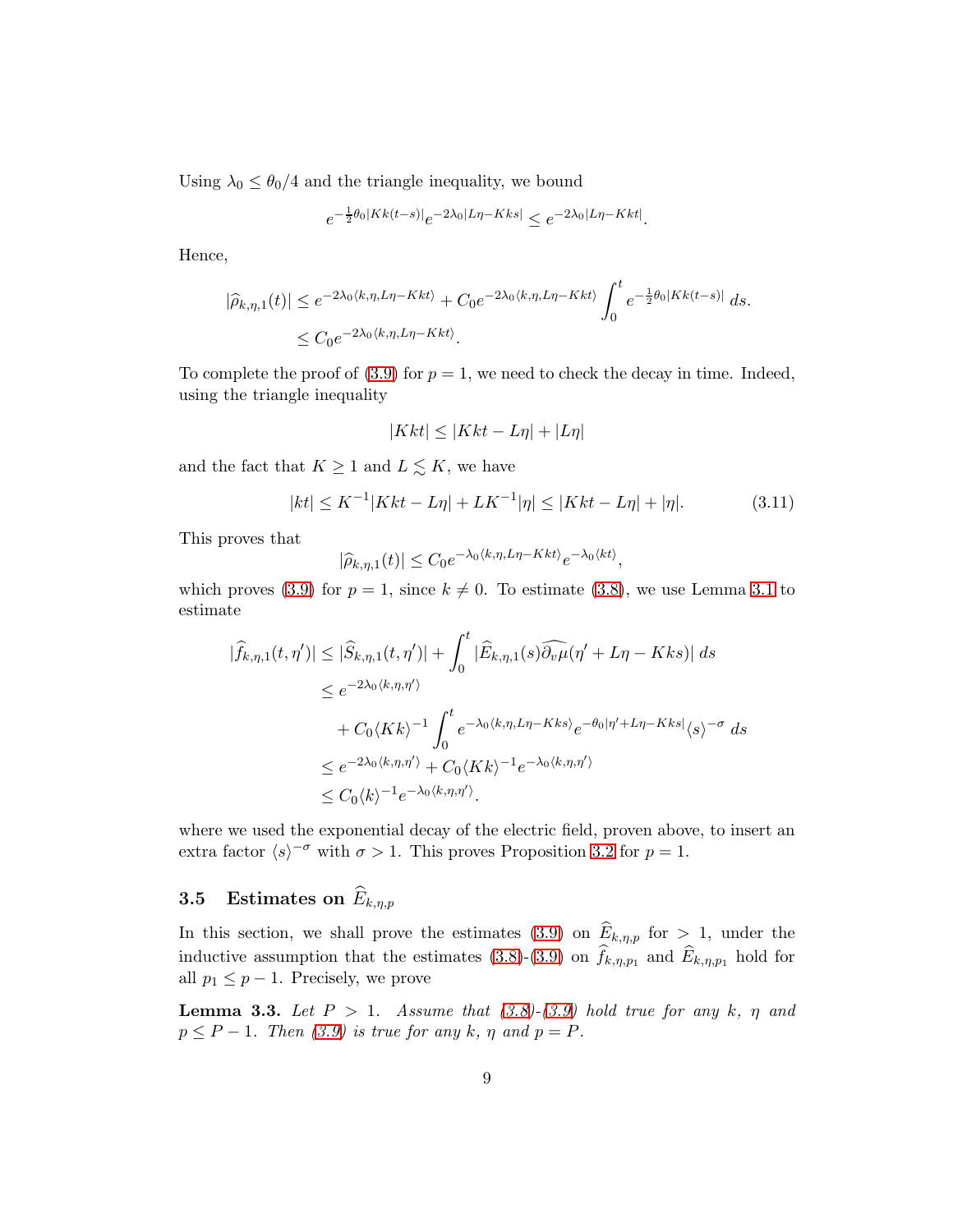In view of Lemma [3.1,](#page-6-3) we first prove the following.

<span id="page-9-0"></span>Lemma 3.4. Under the assumption of Lemma [3.3,](#page-8-0) there holds

$$
|\widehat{S}_{k,\eta,p}(t,Kkt-L\eta)| \le C_0^p e^{-\lambda_p(t)\langle k,\eta,p,L\eta-Kkt\rangle} \langle t \rangle^{-\sigma}
$$

where  $S_{k,\eta,p}$  is defined as in [\(3.5\)](#page-6-4).

Proof of Lemma [3.3](#page-8-0) using Lemma [3.4.](#page-9-0) By Lemma [3.1,](#page-6-3) we have

$$
\widehat{\rho}_{k,\eta,p}(t) = \widehat{S}_{k,\eta,p}(t, Kkt - L\eta) + \int_0^t G_k(t-s)\widehat{S}_{k,\eta,p}(s, Kkt - L\eta) ds \qquad (3.12)
$$

where  $|G_k(t)| \leq C_0 e^{-\theta_0 |Kkt|}$ . Using Lemma [3.4,](#page-9-0) we have

$$
|\widehat{\rho}_{k,\eta,p}(t)| \leq C_0^p e^{-\lambda_p(t)\langle k,\eta,p,L\eta-Kkt\rangle} \langle t\rangle^{-\sigma} + C_0^p \int_0^t e^{-\theta_0|Kk(t-s)|} e^{-\lambda_p(s)\langle k,\eta,p,L\eta-Kks\rangle} \langle s\rangle^{-\sigma} ds.
$$

Using  $\lambda_p(t) \leq \lambda_p(s) \leq \frac{1}{2}$  $\frac{1}{2}\theta_0$ , we have

$$
e^{-\frac{1}{2}\theta_0|Kk(t-s)|}e^{-\lambda_p(s)\langle k,\eta,p,L\eta-Kks\rangle} \leq e^{-\lambda_p(t)|Kk(t-s)|}e^{-\lambda_p(t)\langle k,\eta,p,L\eta-Kks\rangle}
$$
  

$$
\leq e^{-\lambda_p(t)\langle k,\eta,p,L\eta-Kkt\rangle}.
$$

On the other hand, since  $k \neq 0$ , we easily bound

$$
\int_0^t e^{-\frac{1}{2}\theta_0|Kk(t-s)|}\langle s\rangle^{-\sigma} ds \leq C_0 \langle t\rangle^{-\sigma}.
$$

The desired estimates on  $\hat{\rho}_{k,\eta,p}(t)$  follow.

*Proof of Lemma [3.4.](#page-9-0)* By construction, for  $p > 1$ ,  $\hat{f}_{k,\eta,p}(0,\eta') = 0$ , and thus we have

 $\Box$ 

$$
\widehat{S}_{k,\eta,p}(t,\eta') = \int_0^t \widehat{N}_{k,\eta,p}(s,\eta') \, ds
$$

where the nonlinear interaction  $\widehat{N}_{k,\eta,p}(t,\eta')$  is computed by

$$
\widehat{N}_{k,\eta,p}(t,\eta')=i\sum_{A_{k,\eta,p}}\widehat{E}_{k_1,\eta_1,p_1}(t)[\eta'+L\eta-Kkt]\widehat{f}_{k_2,\eta_2,p_2}(t,\eta'+L\eta_1-Kk_1t).
$$

By induction, for  $p_1, p_2 \leq p-1$ , we have

$$
|\widehat{E}_{k_1,\eta_1,p_1}(t)| \leq C_0^{p_1} e^{-\lambda_{p_1}(t)\langle k_1,\eta_1,p_1,L\eta_1 - Kk_1t\rangle} |Kk_1|^{-1} \langle t \rangle^{-\sigma}
$$
  

$$
|\widehat{f}_{k_2,\eta_2,p_2}(t,\eta')| \leq C_0^{p_2} e^{-\lambda_{p_2}(t)\langle k_2,\eta_2,p_2,\eta'\rangle} \langle k_2 \rangle^{-1}.
$$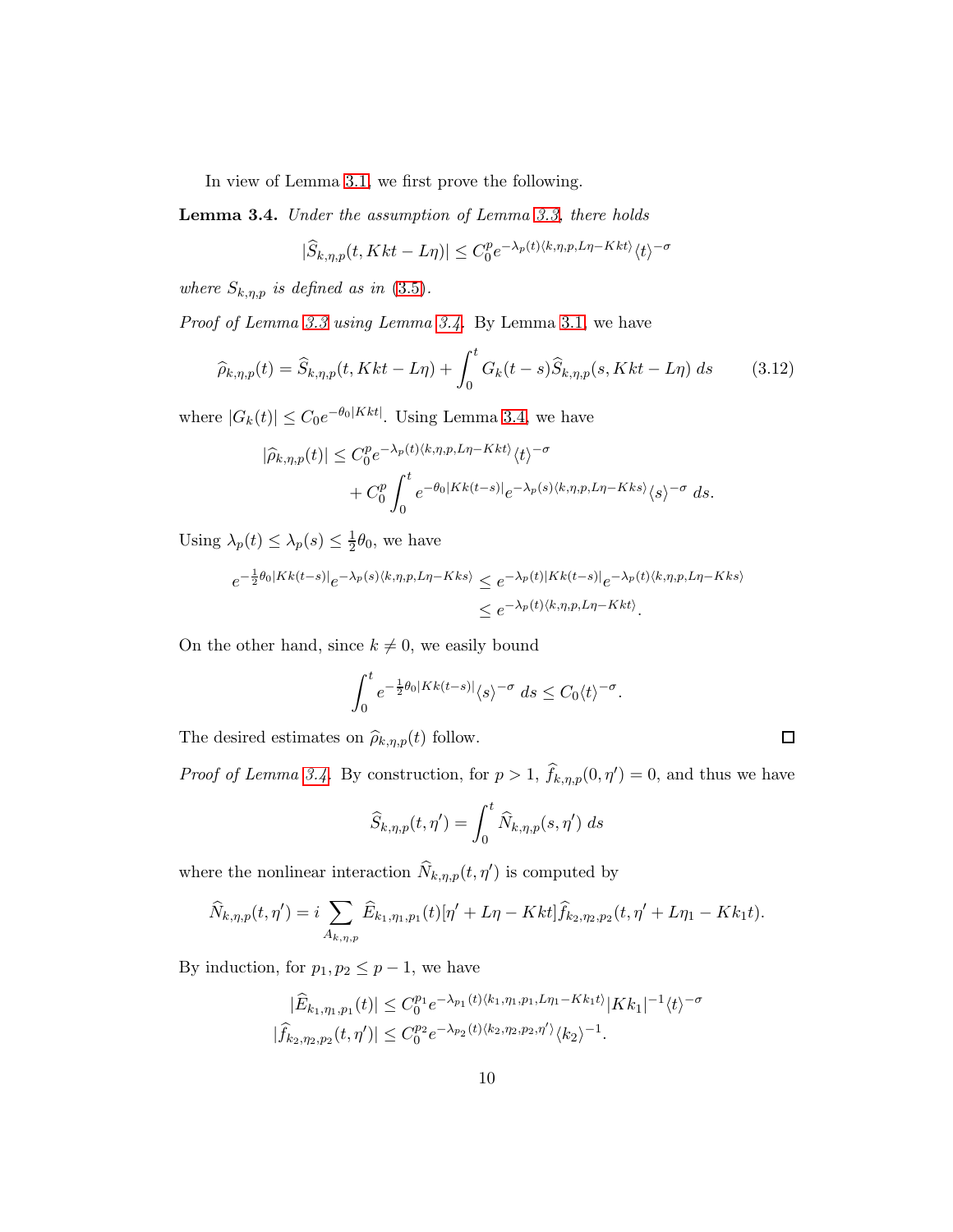Hence, recalling the definition of  $A_{k,\eta,p}$ , we have

$$
|\widehat{S}_{k,\eta,p}(t,\eta')| \leq C_0^p \sum_{A_{k,\eta,p}} |Kk_1|^{-1} \langle k_2 \rangle^{-1} \int_0^t e^{-\lambda_{p_1}(s)\langle k_1,\eta_1,p_1, L\eta_1 - Kk_1s \rangle} \langle s \rangle^{-\sigma}
$$

$$
\times |\eta' + L\eta - Kks|e^{-\lambda_{p_2}(s)\langle k_2,\eta_2,p_2,\eta' + L\eta_1 - Kk_1s \rangle} ds.
$$

It is crucial to note that  $\lambda_p(t)$  is strictly decreasing in both p and t. We will use this monotonicity in order to gain time decay in the estimates. Using  $k = k_1 + k_2$ ,  $\eta = \eta_1 + \eta_2$ , and  $p = p_1 + p_2$ , we note that

$$
e^{-\lambda_{p_1}(s)\langle k_1, \eta_1, p_1, L\eta_1 - Kk_1s \rangle} e^{-\lambda_{p_2}(s)\langle k_2, \eta_2, p_2, \eta' + L\eta_1 - Kk_1s \rangle}
$$
  
\$\leq C\_{k, \eta, p, \eta', 0}(s, t)C\_{k, \eta, p, \eta', 1}(s, t)C\_{k, \eta, p, \eta', 2}(s, t)e^{-\lambda\_p(t)\langle k, \eta, p, \eta' \rangle}\$

where the factors  $C_{k,\eta,p,j}(s,t)$  are defined by

<span id="page-10-0"></span>
$$
C_{k,\eta,p,\eta',0}(s,t) := e^{-(s-\delta-t-\delta)\langle k,\eta,p,\eta' \rangle}
$$
  
\n
$$
C_{k,\eta,p,\eta',1}(s,t) := e^{-(p_1-\delta-\rho-\delta)\langle k_1,\eta_1,p_1, L\eta_1 - Kk_1s \rangle}
$$
  
\n
$$
C_{k,\eta,p,\eta',2}(s,t) := e^{-(p_2-\delta-\rho-\delta)\langle k_2,\eta_2,p_2,\eta' + L\eta_1 - Kk_1s \rangle}
$$
\n(3.13)

each of which is smaller than one. These factors may be seen as gains coming from the monotonicity of  $\lambda_p(t)$ . Combining and noting  $|k| \leq 2 \langle k_1 \rangle \langle k_2 \rangle$ , we thus obtain

<span id="page-10-2"></span>
$$
|\widehat{S}_{k,\eta,p}(t,\eta')| \le C_0^p e^{-\lambda_p(t)\langle k,\eta,p,\eta'\rangle} \langle Kk\rangle^{-1} \sum_{A_{k,\eta,p}} \int_0^t |\eta' + L\eta - Kks| \times C_{k,\eta,p,\eta',0}(s,t) C_{k,\eta,p,\eta',1}(s,t) C_{k,\eta,p,\eta',2}(s,t) \langle s \rangle^{-\sigma} ds.
$$
\n(3.14)

Evaluating at  $\eta' = Kkt - L\eta$ , we get

$$
|\widehat{S}_{k,\eta,p}(t,Kkt-L\eta)| \le C_0^p e^{-\lambda_p(t)\langle k,\eta,p,L\eta-Kkt\rangle} \sum_{A_{k,\eta,p}} \int_0^t (t-s)
$$
  
 
$$
\times C_{k,\eta,p,0} C_{k,\eta,p,1} C_{k,\eta,p,2}(s,t)\langle s\rangle^{-\sigma} ds
$$
 (3.15)

with  $C_{k,\eta,p,j} = C_{k,\eta,p,\eta',j}(s,t)$  for  $\eta' = Kkt - L\eta$ . The Lemma thus follows from the following claim

<span id="page-10-1"></span>
$$
\sum_{A_{k,\eta,p}} \int_0^t (t-s) C_{k,\eta,p,0} C_{k,\eta,p,1} C_{k,\eta,p,2}(s,t) \langle s \rangle^{-\sigma} ds \le C_0 \langle t \rangle^{-\sigma}.
$$
 (3.16)

Let us first bound the factors  $C_{k,\eta,p,j}(s,t)$ .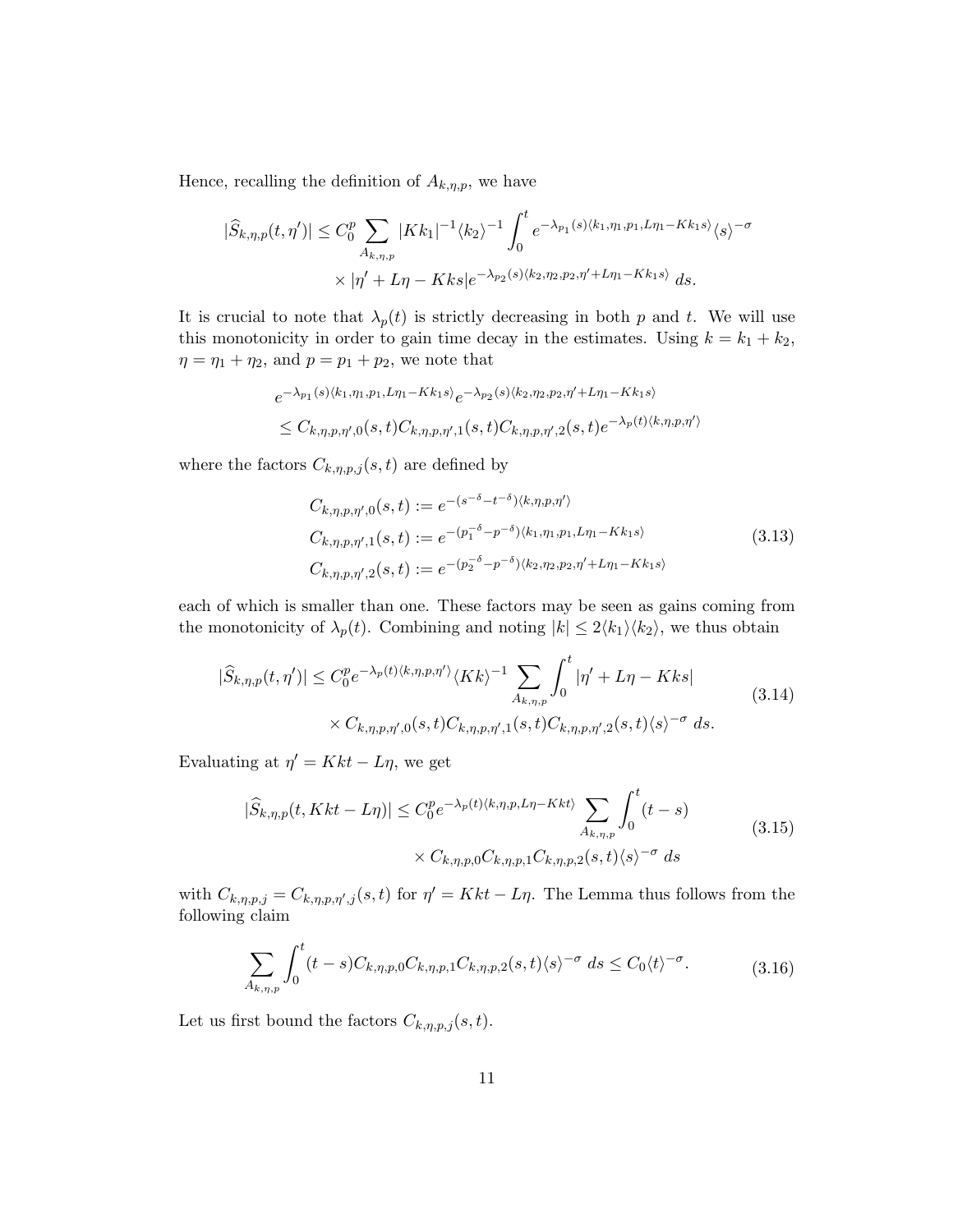<span id="page-11-0"></span>**Lemma 3.5.** Setting  $C_{k,\eta,p,j} = C_{k,\eta,p,\eta',j}(s,t)$  as in [\(3.13\)](#page-10-0) for  $\eta' = Kkt - L\eta$ , we have

$$
C_{k,\eta,p,0}(s,t) \le e^{-\theta_0(s^{-\delta}-t^{-\delta})\langle k,\eta,p,kt\rangle}
$$
  

$$
C_{k,\eta,p,1}(s,t) \le e^{-\theta_0(p_1^{-\delta}-p^{-\delta})\langle k_1,\eta_1,p_1,k_1s\rangle}
$$
  

$$
C_{k,\eta,p,2}(s,t) \le e^{-\theta_0(p_2^{-\delta}-p^{-\delta})\langle k_2,\eta_2,p_2,kt-k_1s\rangle}
$$

for some positive constant  $\theta_0$ .

*Proof.* Recalling the inequality [\(3.11\)](#page-8-1):  $|kt| \leq |Kkt - L\eta| + |\eta|$ , we have

$$
C_{k,\eta,p,1}(s,t) = e^{-(s^{-\delta} - t^{-\delta})\langle k,\eta,p, L\eta - Kkt\rangle}
$$
  
\n
$$
\leq e^{-(s^{-\delta} - t^{-\delta})\langle k,\eta,p\rangle/2} e^{-(s^{-\delta} - t^{-\delta})\langle \eta, L\eta - Kkt\rangle/2}
$$
  
\n
$$
\leq e^{-\theta_0(s^{-\delta} - t^{-\delta})\langle k,\eta,p,kt\rangle}
$$

provided  $\theta_0$  is small enough. The bounds on  $C_{k,\eta,p,1}(s,t)$  and  $C_{k,\eta,p,2}(s,t)$  are similar.  $\Box$ 

Let us now prove the claim [\(3.16\)](#page-10-1). To estimate the time integral, we consider two cases:  $p_1 \leq p/2$  and  $p_2 \leq p/2$ .

**Case 1:**  $p_1 \leq p/2$ . In this case, we note that

$$
p_1^{-\delta}-p^{-\delta}\geq \theta_\delta p_1^{-\delta}
$$

for some positive constant  $\theta_{\delta}$ . This and the estimate from Lemma [3.5](#page-11-0) yield

$$
C_{k,\eta,p,1}(s,t) \le e^{-\theta_{\delta} p_1^{-\delta} \langle k_1, \eta_1, p_1, k_1 s \rangle}.
$$

Let us further bound the exponent. Using the standard Young's inequality  $ab \lesssim$  $a^q + b^{q'}$ , with  $q = 1/(1 - \delta)$  and  $q' = q/(q - 1)$ , we have

$$
|a|^{1-\delta} = (ap_1^{-\delta})^{1-\delta} |p_1|^{\delta(1-\delta)} \le C_{\delta} (|p_1|^{-\delta} |a| + |p_1|^{1-\delta}) \tag{3.17}
$$

for some constant  $C_{\delta}$ . Using this with  $a = \langle k_1, \eta_1, k_1s \rangle$ , we have

$$
p_1^{-\delta} \langle k_1, \eta_1, p_1, k_1 s \rangle \ge |p_1|^{1-\delta} + |p_1|^{-\delta} \langle k_1, \eta_1, k_1 s \rangle \ge \frac{1}{C_{\delta}} \langle k_1, \eta_1, k_1 s \rangle^{1-\delta}.
$$

Clearly, we also have  $p_1^{-\delta} \langle k_1, \eta_1, p_1, k_1 s \rangle \ge \langle p_1 \rangle^{1-\delta}$ , recalling  $p_1 \in \mathbb{N}^*$ . This yields

$$
p_1^{-\delta} \langle k_1, \eta_1, p_1, k_1 s \rangle \ge \frac{1}{2C_{\delta}} \langle k_1, \eta_1, p_1, k_1 s \rangle^{1-\delta}.
$$
 (3.18)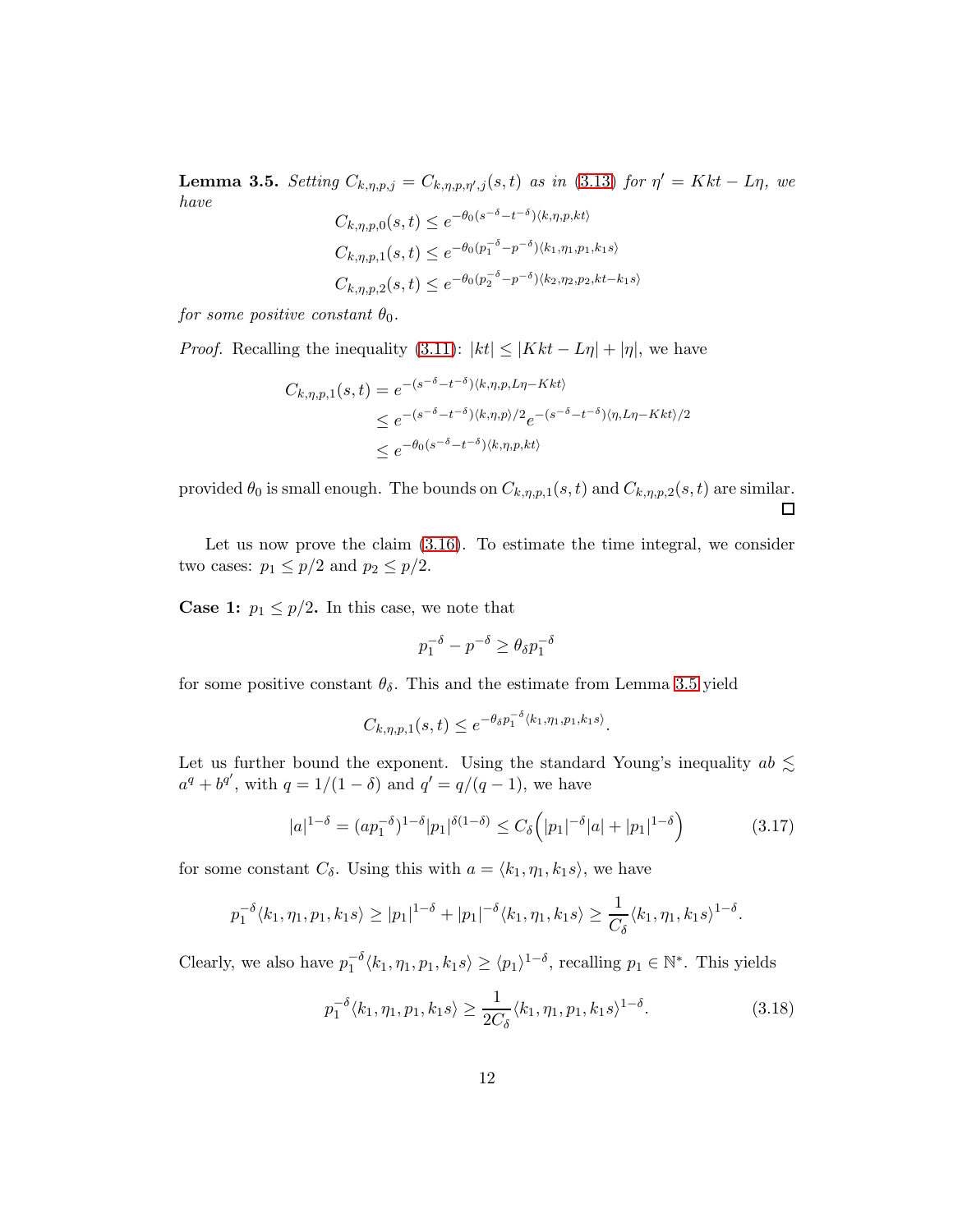Therefore,

<span id="page-12-0"></span>
$$
C_{k,\eta,p,1}(s,t) \le e^{-\theta_{\delta} p_1^{-\delta} \langle k_1, \eta_1, p_1, k_1 s \rangle} \le e^{-\theta'_{\delta} \langle k_1, \eta_1, p_1 \rangle^{1-\delta}} e^{-\theta'_{\delta} \langle k_1 s \rangle^{1-\delta}}, \tag{3.19}
$$

for some positive constant  $\theta'_{\delta}$ .

On the other hand, we simply bound

$$
C_{k,\eta,p,0}(s,t)\leq e^{-\theta_0(s^{-\delta}-t^{-\delta})\langle k,\eta,p,kt\rangle}\leq e^{-\theta_0(s^{-\delta}-t^{-\delta})\langle t\rangle}
$$

noting  $k \neq 0$ . We also bound  $C_{k,\eta,p,2}(s,t) \leq 1$ . Inserting these estimates into [\(3.16\)](#page-10-1), we have

$$
\sum_{A_{k,\eta,p}} \int_0^t (t-s)C_{k,\eta,p,0}(s,t)C_{k,\eta,p,1}(s,t)C_{k,\eta,p,2}(s,t)\langle s\rangle^{-\sigma} ds
$$
\n
$$
\leq \sum_{A_{k,\eta,p}} e^{-\theta'_{\delta}\langle k_1,\eta_1,p_1\rangle^{1-\delta}} \int_0^t (t-s)e^{-\theta_0(s^{-\delta}-t^{-\delta})\langle t\rangle}e^{-\theta'_{\delta}\langle k_1s\rangle^{1-\delta}}\langle s\rangle^{-\sigma} ds
$$
\n
$$
\lesssim \int_0^t (t-s)e^{-\theta_0(s^{-\delta}-t^{-\delta})\langle t\rangle}e^{-\theta'_{\delta}\langle s\rangle^{1-\delta}}\langle s\rangle^{-\sigma} ds,
$$

in which we used  $e^{-\theta'_\delta (k_1 s)^{1-\delta}} \leq e^{-\theta'_\delta (s)^{1-\delta}}$ , since  $k_1 \neq 0$ . It remains to bound the time integral

$$
\int_0^t (t-s)e^{-\theta_0(s^{-\delta}-t^{-\delta})\langle t\rangle}e^{-\theta'_\delta\langle s\rangle^{1-\delta}}\langle s\rangle^{-\sigma}\ ds\leq C_0\langle t\rangle^{-\sigma}.
$$

Indeed, the estimate is clear for  $s \geq t/2$ , using the exponential term  $e^{-\theta'_{\delta}(s)^{1-\delta}}$ in the integrand. On the other hand, for  $s \leq t/2$ , we make use of the fact that  $s^{-\delta} - t^{-\delta} \ge \theta_{\delta} t^{-\delta}$ , yielding again an exponential decaying term

$$
e^{-(s^{-\delta}-t^{-\delta})\langle t \rangle} \le e^{-\theta_\delta \langle t \rangle^{1-\delta}}.
$$

The claim [\(3.16\)](#page-10-1) follows.

**Case 2:**  $p_2 \leq p/2$ . Similarly, in this case, we use

$$
p_2^{-\delta} - p^{-\delta} \ge \theta_{\delta} p_2^{-\delta}
$$

for some positive constant  $\theta_{\delta}$ , which implies

$$
C_{k,\eta,p,2}(s,t) \le e^{-\theta_{\delta} p_2^{-\delta} \langle k_2, \eta_2, p_2, kt - k_1 s \rangle}.
$$

Estimating the exponent exactly as done in [\(3.19\)](#page-12-0), we thus obtain

<span id="page-12-1"></span>
$$
C_{k,\eta,p,2}(s,t) \le e^{-\theta_{\delta}\langle k_2,\eta_2,p_2\rangle^{1-\delta}} e^{-\theta_{\delta}\langle kt - k_1s\rangle^{1-\delta}}.
$$
\n(3.20)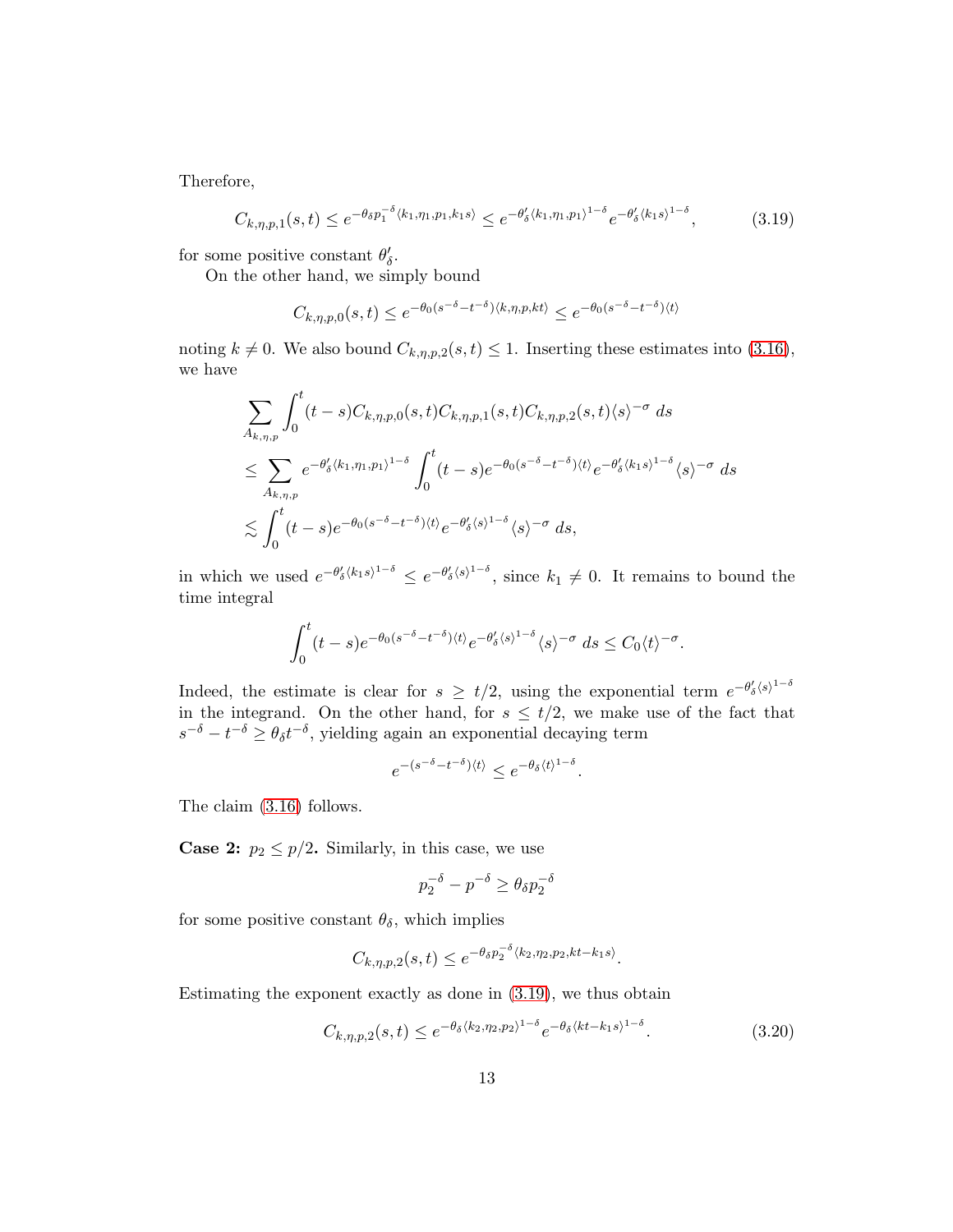In the case when  $|kt - k_1s| \geq t/2$ , the above yields an exponential decay term in  $(k_2, \eta_2, p_2, t)$ . The claim  $(3.16)$  thus follows.

It remains to consider the case when  $|kt - k_1s| \leq t/2$ . It suffices to treat the case  $k > 0$ , the other being similar. In this case, we note that  $k_1 > 0$  and  $s \in$  $[k_1^{-1}(k-1/2)t, k_1^{-1}(k+1/2)t]$ . In particular, as  $s < t$ , we have  $k_1 \geq k$ . We treat two cases  $k_1 = k$  and  $k_1 > k$ , separately.

Consider first the case when  $k_1 = k \neq 0$ . We then have

$$
C_{k,\eta,p,2}(s,t)\leq e^{-\theta_\delta\langle k_2,\eta_2,p_2,k(t-s)\rangle^{1-\delta}}\leq e^{-\theta_\delta\langle k_2,\eta_2,p_2\rangle^{1-\delta}}e^{-\theta_\delta\langle t-s\rangle^{1-\delta}},
$$

while we simply bound  $C_{k,\eta,p,0}(s,t) \leq 1$  and  $C_{k,\eta,p,1}(s,t) \leq 1$ . Let us now check the claim [\(3.16\)](#page-10-1) for this case. We have

$$
\sum_{A_{k,\eta,p}} \int_0^t (t-s)C_{k,\eta,p,0}(s,t)C_{k,\eta,p,1}(s,t)C_{k,\eta,p,2}(s,t)\langle s\rangle^{-\sigma} ds
$$
\n
$$
\leq \sum_{A_{k,\eta,p}} e^{-\theta_\delta\langle k_2,\eta_2,p_2\rangle^{1-\delta}} \int_0^t (t-s)e^{-\theta_\delta\langle t-s\rangle^{1-\delta}}\langle s\rangle^{-\sigma} ds
$$
\n
$$
\lesssim \int_0^t e^{-\frac{1}{2}\theta_\delta\langle t-s\rangle^{1-\delta}}\langle s\rangle^{-\sigma} ds,
$$

which is clearly bounded by  $C_0 \langle t \rangle^{-\sigma}$ .

Next, we consider the case when  $k_1 > k > 0$ . In this case, recalling [\(3.20\)](#page-12-1), we have

$$
C_{k,\eta,p,2}(s,t) \leq e^{-\theta_{\delta}\langle k_2,\eta_2,p_2\rangle^{1-\delta}},
$$

while we use the following bound on  $C_{k,\eta,p,0}(s,t)$ :

$$
C_{k,\eta,p,0}(s,t) \le e^{-\theta_0(s^{-\delta}-t^{-\delta})\langle kt\rangle}.
$$

Since  $s \in [k_1^{-1}(k-1/2)t, k_1^{-1}(k+1/2)t]$  and  $k_1 > k > 0$ , we bound

$$
s^{-\delta} - t^{-\delta} \ge \left(\frac{k_1^{\delta}}{(k+1/2)^{\delta}} - 1\right) \frac{1}{t^{\delta}} \ge \theta_{\delta} t^{-\delta} |k|^{-1}
$$

for some positive constant  $\theta_{\delta}$  independent of k, k<sub>1</sub>. This proves

$$
C_{k,\eta,p,0}(s,t) \leq e^{-\theta_{\delta} \langle t \rangle^{1-\delta}}.
$$

We also bound  $C_{k,\eta,p,1}(s,t) \leq 1$ . Combing the estimates into [\(3.16\)](#page-10-1), we thus have

$$
\sum_{A_{k,\eta,p}} \int_0^t (t-s)C_{k,\eta,p,0}(s,t)C_{k,\eta,p,1}(s,t)C_{k,\eta,p,2}(s,t)\langle s\rangle^{-\sigma} ds
$$
  

$$
\leq \sum_{A_{k,\eta,p}} e^{-\theta_\delta\langle k_2,\eta_2,p_2\rangle^{1-\delta}} \int_0^t (t-s)e^{-\theta_\delta\langle t\rangle^{1-\delta}}\langle s\rangle^{-\sigma} ds
$$

which is again bounded by  $C_0 \langle t \rangle^{-\sigma}$ . The claim [\(3.16\)](#page-10-1) follows.

 $\Box$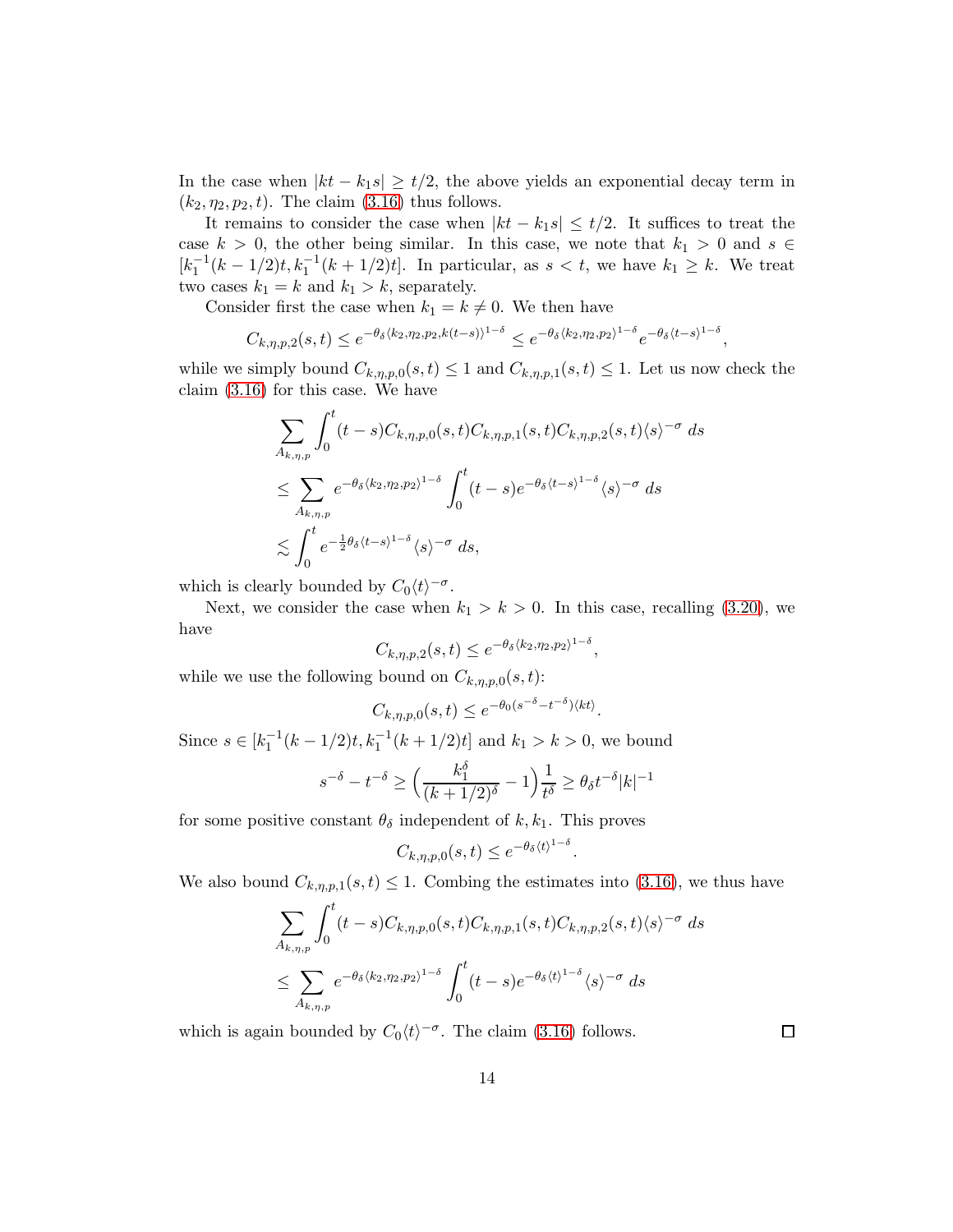## **3.6** Estimates on  $\widehat{f}_{k,\eta,p}$

In this section, we prove the estimates [\(3.8\)](#page-7-1) on  $f_{k,\eta,p}$ :

<span id="page-14-0"></span>
$$
|\widehat{f}_{k,\eta,p}(t,\eta')| \le C_0^p e^{-\lambda_p(t)\langle k,\eta,p,\eta'\rangle} \langle k\rangle^{-1}
$$
\n(3.21)

assuming that the estimates [\(3.8\)](#page-7-1) on  $f_{k,\eta,p_1}$  hold for all  $p_1 \leq p-1$  and the estimates [\(3.9\)](#page-7-0) on and  $E_{k,\eta,p_1}$  hold for all  $p_1 \leq p$ . This will end the proof of Proposition [3.2.](#page-7-2) By Lemma [3.1,](#page-6-3) we have

$$
\widehat{f}_{k,\eta,p}(t,\eta') = \widehat{S}_{k,\eta,p}(t,\eta') - \int_0^t \widehat{E}_{k,\eta,p}(s)\widehat{\partial_v\mu}(\eta' + L\eta - Kks) \, ds.
$$

Using [\(3.9\)](#page-7-0) and the analyticity assumption on  $\mu(v)$ , we get

$$
\int_0^t |\widehat{E}_{k,\eta,p}(s)\widehat{\partial_v\mu}(\eta' + L\eta - Kks)| ds
$$
  
\n
$$
\leq C_0^p \langle Kk \rangle^{-1} \int_0^t e^{-\lambda_p(s)\langle k,\eta,p, L\eta - Kks \rangle} e^{-\theta_0|\eta' + L\eta - Kks|} \langle s \rangle^{-\sigma} ds.
$$
  
\n
$$
\leq C_0^p \langle Kk \rangle^{-1} e^{-\lambda_p(t)\langle k,\eta,p,\eta' \rangle} \int_0^t \langle s \rangle^{-\sigma} ds
$$
  
\n
$$
\leq C_0^p \langle k \rangle^{-1} e^{-\lambda_p(t)\langle k,\eta,p,\eta' \rangle}
$$

in which we used that  $\lambda(t) \leq \lambda(s) \leq \theta_0$ .

It remains to give estimates on  $\widehat{S}_{k,\eta,p}(t,\eta')$ . Recall from [\(3.14\)](#page-10-2) that

$$
|\widehat{S}_{k,\eta,p}(t,\eta')| \le C_0^p e^{-\lambda_p(t)\langle k,\eta,p,\eta'\rangle} \langle Kk\rangle^{-1} \sum_{A_{k,\eta,p}} \int_0^t |\eta' + L\eta - Kks|
$$
  
 
$$
\times C_{k,\eta,p,\eta',0}(s,t) C_{k,\eta,p,\eta',1}(s,t) C_{k,\eta,p,\eta',2}(s,t) \langle s \rangle^{-\sigma} ds,
$$

where the factors  $C_{k,\eta,p,\eta',j}(s,t)$  are defined as in [\(3.13\)](#page-10-0). Since  $K \geq 1$  and  $L \lesssim K$ , we have

$$
K^{-1}|\eta' + L\eta - Kks)| \le |\eta'| + |\eta| + |ks| \lesssim \langle s \rangle \langle k, \eta, p, \eta' \rangle.
$$

The claim [\(3.21\)](#page-14-0) will follow from the following estimates, which we will now prove

<span id="page-14-1"></span>
$$
\sum_{A_{k,\eta,p}} C_{k,\eta,p,\eta',1}(s,t) C_{k,\eta,p,\eta',2}(s,t) \lesssim 1,
$$
\n(3.22)

and

<span id="page-14-2"></span>
$$
\int_0^t e^{-(s^{-\delta}-t^{-\delta})\langle k,\eta,p,\eta'\rangle}\langle k,\eta,p,\eta'\rangle\langle s\rangle^{-\sigma+1} ds \lesssim 1,
$$
\n(3.23)

uniformly in  $k, \eta, p, \eta'$ , and t.